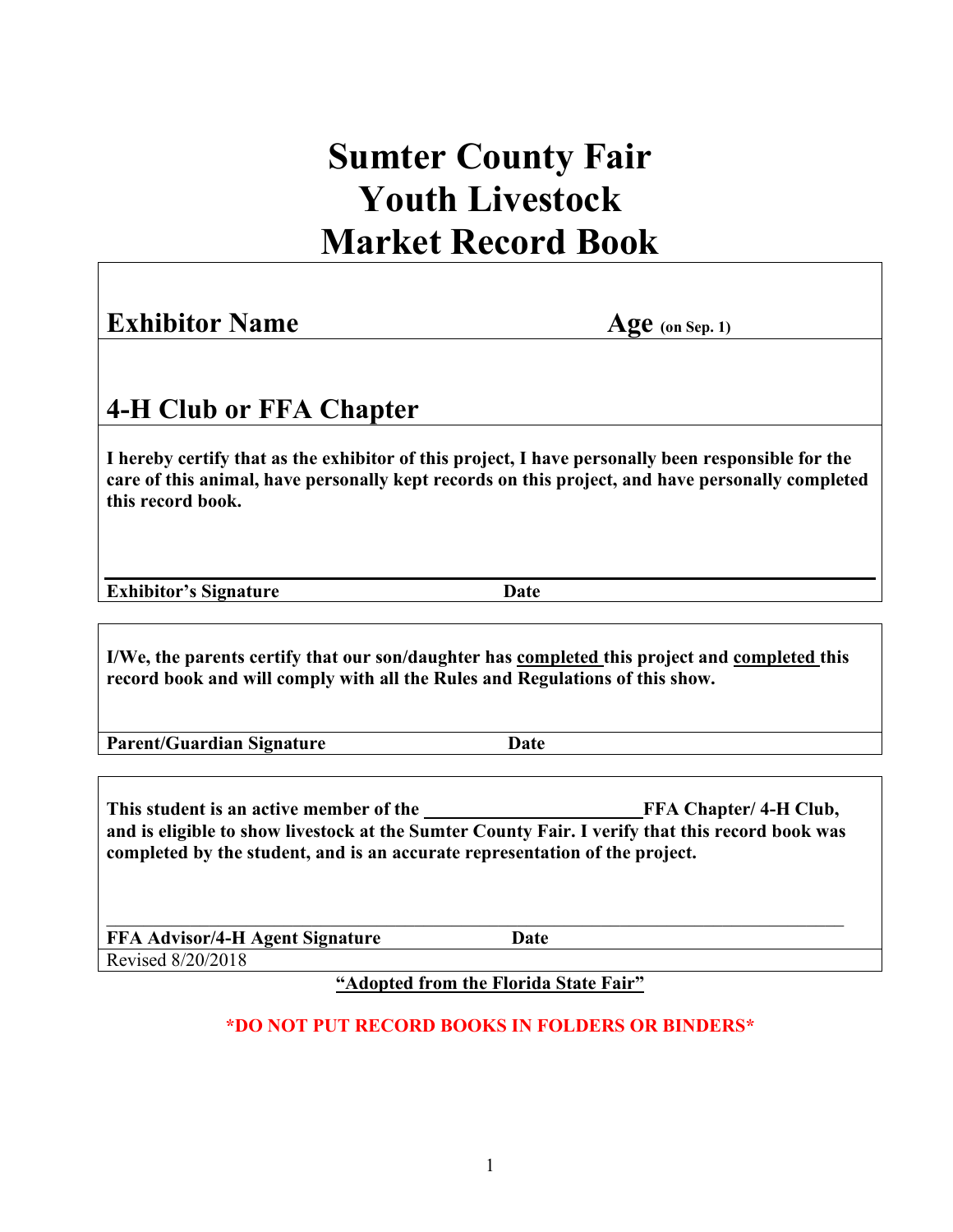### **Youth Livestock Market Record Book Guidelines**

It is suggested that a copy of the record book be made for use as a "sloppy copy". Records can then be transferred into this book for a "Final Copy".

Notes from Judges:

- 1. Your Record Book should start on the **initial weigh-in** for your animal.
- 2. Record Books should be completed on animal relating to your market animal Steer, Swine or Lamb project.
- 3. Completed Record Books are due at the Exhibitors meeting. LATE BOOKS WILL NOT BE ACCEPTED! If an exhibitor fails to turn in a Record Book during this time discussion will occur with the fair board and the exhibitor may be disqualified and their animal removed.
- 4. Do not put record book in a binder or folder. If you add pages, staple or tape them in place.
- 5. Always double-check your work, especially your math calculations.
- 6. Have someone check your project story for spelling and grammar before you write it in the final record book.
- 7. Your final record book should be hand written by the exhibitor.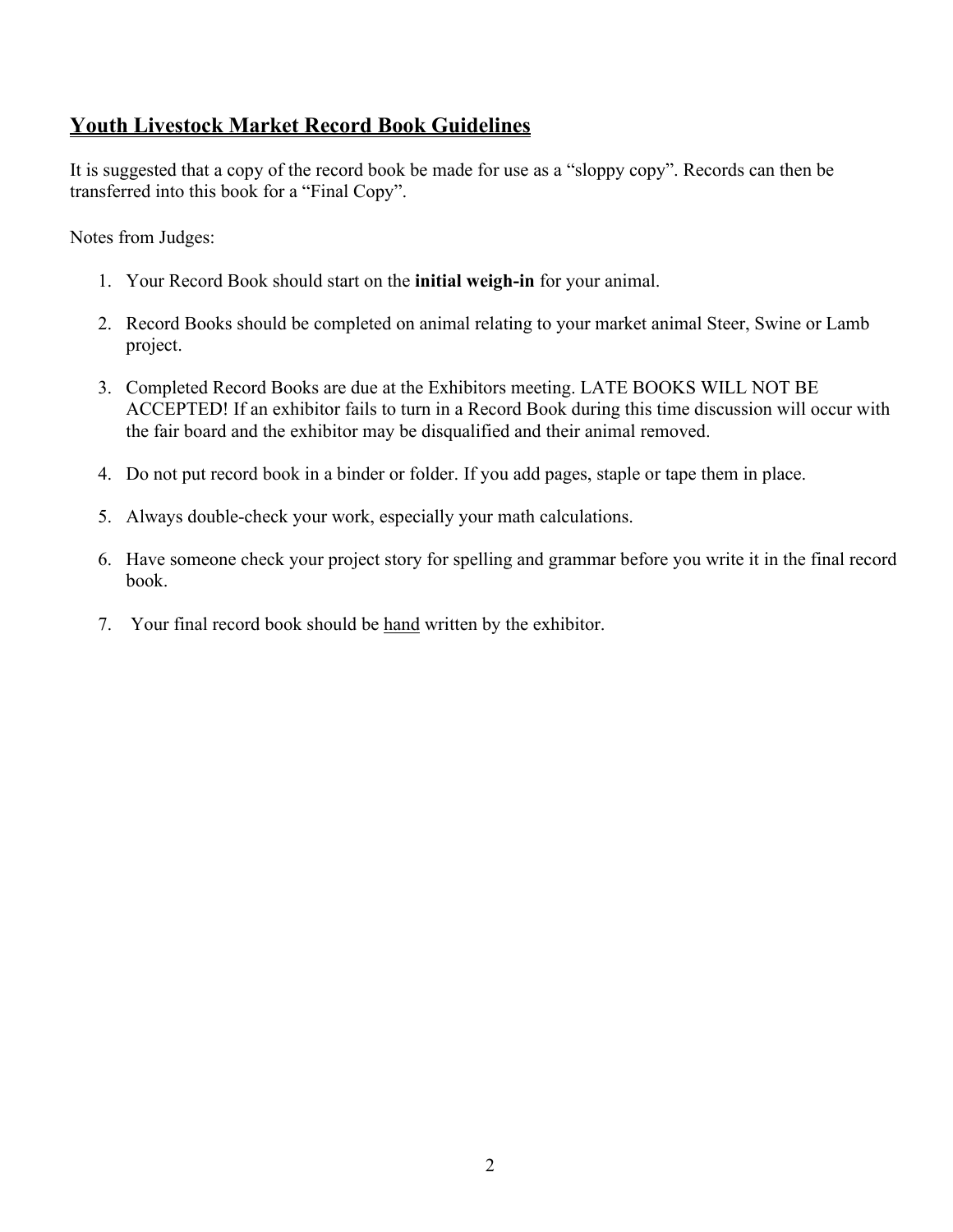#### **PURPOSE**

#### **The purpose of the market animal youth project is to achieve the following:**

- 1. To acquire an understanding of market animal production for, purchasing, caring for, and keeping records on one or more animals.
- 2. To be able to identify the types and grades of animals and employ efficient methods of marketing.
- 3. To understand the business aspects and economics of purchasing animals, feeds, facilities, and equipment for animal projects.
- 4. To develop integrity, sportsmanship, and cooperation.
- **5.** To develop leadership abilities, build character, and assume citizenship responsibilities**.**

**It is very important that every section of this record book be completed and accurate. If you choose to not complete any section of this record book, you will not receive a ribbon.**

### *DRUG STATEMENT*

### **THIS IS TO ACKNOWLEDGE THAT I HAVE BEEN ADVISED THAT THE PRESENCE OF ANY DRUG, ANTIBOTIC, OR BIOLOGICAL RESIDUE IN MY MARKET ANIMAL AT SLAUGHTER WILL RESULT IN THE CONDEMNATION OF THE CARCASS AND FORFEITURE OF ALL SALE PROCEEDS AND PREMIUMS.**

**I HEREBY CERTIFY THAT ANY DRUG, ANTIBOTIC, OR BIOLOGICAL RESIDUE, WHICH MAY HAVE BEEN ADMINISTERED BY MYSELF, OR ANY OTHER PERSON, WAS DONE SO IN STRICT COMPLIANCE WITH THE MANUFACTURERS' LABEL REQUIREMENTS OR AS PRESCRIBED BY A VERTERINARIAN.**

**Signature of Student**

**Signature of Parent/Guardian**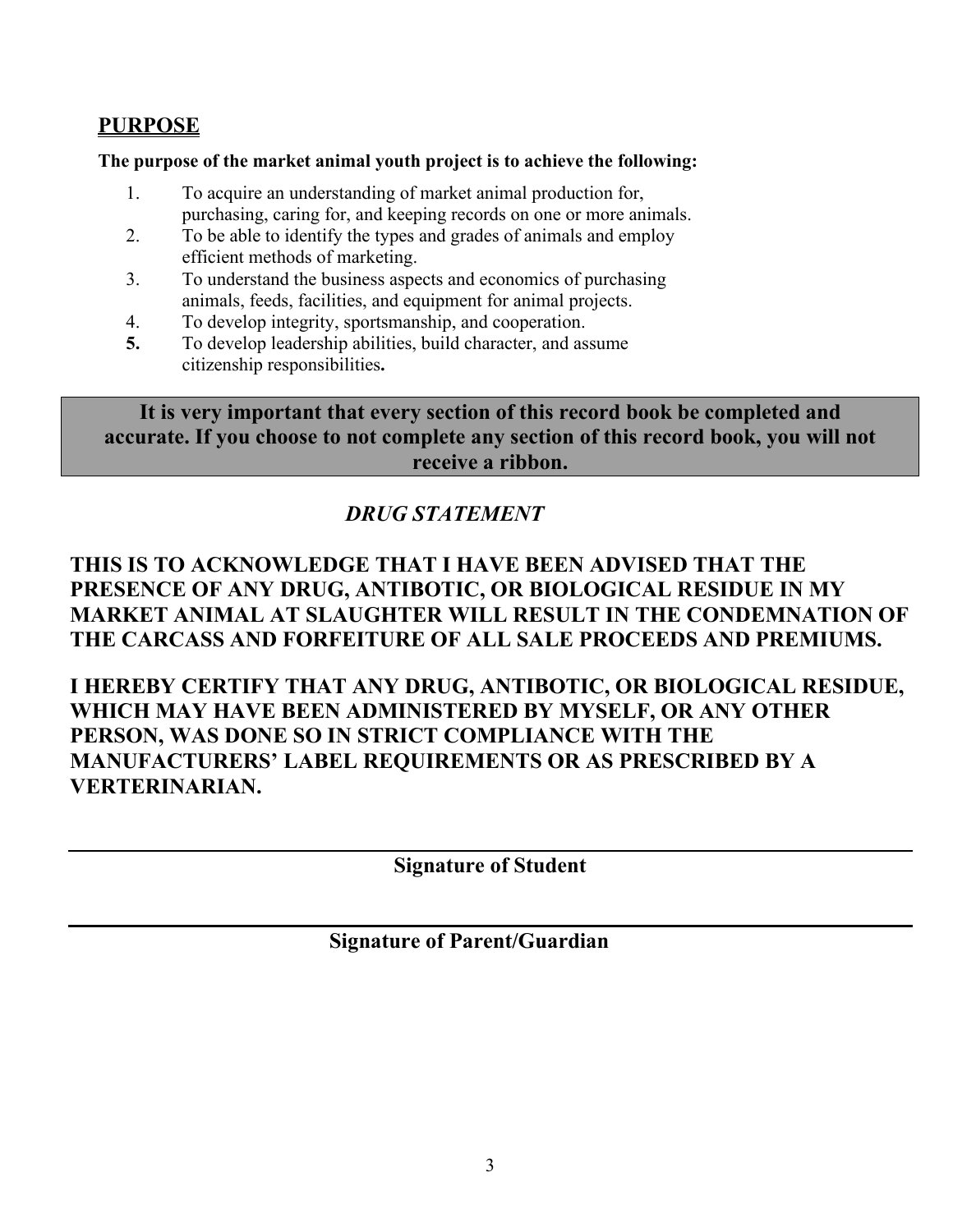### **PROJECT INVENTORY**

List all equipment and assets you have/had at the beginning of the current project year (initial weigh-in). After listing existing inventory, you should also list items you purchased this year that you will keep after the project is finished. **List items you will keep past the end of this project on this page only** (inventory examples include clippers, blowers, chutes, tack, etc.) Do NOT list expendable items such as shampoo, etc.

| <b>Item</b><br><b>Description</b>                                                    | <b>Date</b><br><b>Acquired</b>                                  | Original<br><b>Purchase</b><br><b>Cost or</b><br>Value<br>$\mathbf{A}$ | Value at<br>beginning<br>of project<br>$\bf{B}$ | <b>Depreciation (10%</b><br>of purchase cost,<br>per calendar year)<br>$\mathbf C$ | Value at<br>end of<br>Project<br>D |
|--------------------------------------------------------------------------------------|-----------------------------------------------------------------|------------------------------------------------------------------------|-------------------------------------------------|------------------------------------------------------------------------------------|------------------------------------|
| <b>Bucket</b>                                                                        | <b>Purchased</b><br><b>Previous</b><br>Year<br><b>Purchased</b> | 6.00                                                                   | 5.40<br>$(6.00-.60)$                            | .60<br>(6.00 x . 10)                                                               | 4.80<br>$(5.40-.60)$               |
| <b>Brush</b>                                                                         | <b>Current</b><br>Year                                          | 4.00                                                                   | 4.00<br>(No previous depreciation)              | .40<br>(4.00 x . 10)                                                               | 3.60<br>$(4.00 - .40)$             |
|                                                                                      |                                                                 |                                                                        |                                                 |                                                                                    |                                    |
|                                                                                      |                                                                 |                                                                        |                                                 |                                                                                    |                                    |
|                                                                                      |                                                                 |                                                                        |                                                 |                                                                                    |                                    |
|                                                                                      |                                                                 |                                                                        |                                                 |                                                                                    |                                    |
|                                                                                      |                                                                 |                                                                        |                                                 |                                                                                    |                                    |
|                                                                                      |                                                                 |                                                                        |                                                 |                                                                                    |                                    |
|                                                                                      |                                                                 |                                                                        |                                                 |                                                                                    |                                    |
| Total Depreciation (Depreciation is an expense)<br><b>Value at End/Total Assests</b> |                                                                 |                                                                        |                                                 |                                                                                    |                                    |

#### **Refer to Project Terms and Explanations, page 17, for descriptions of each column.**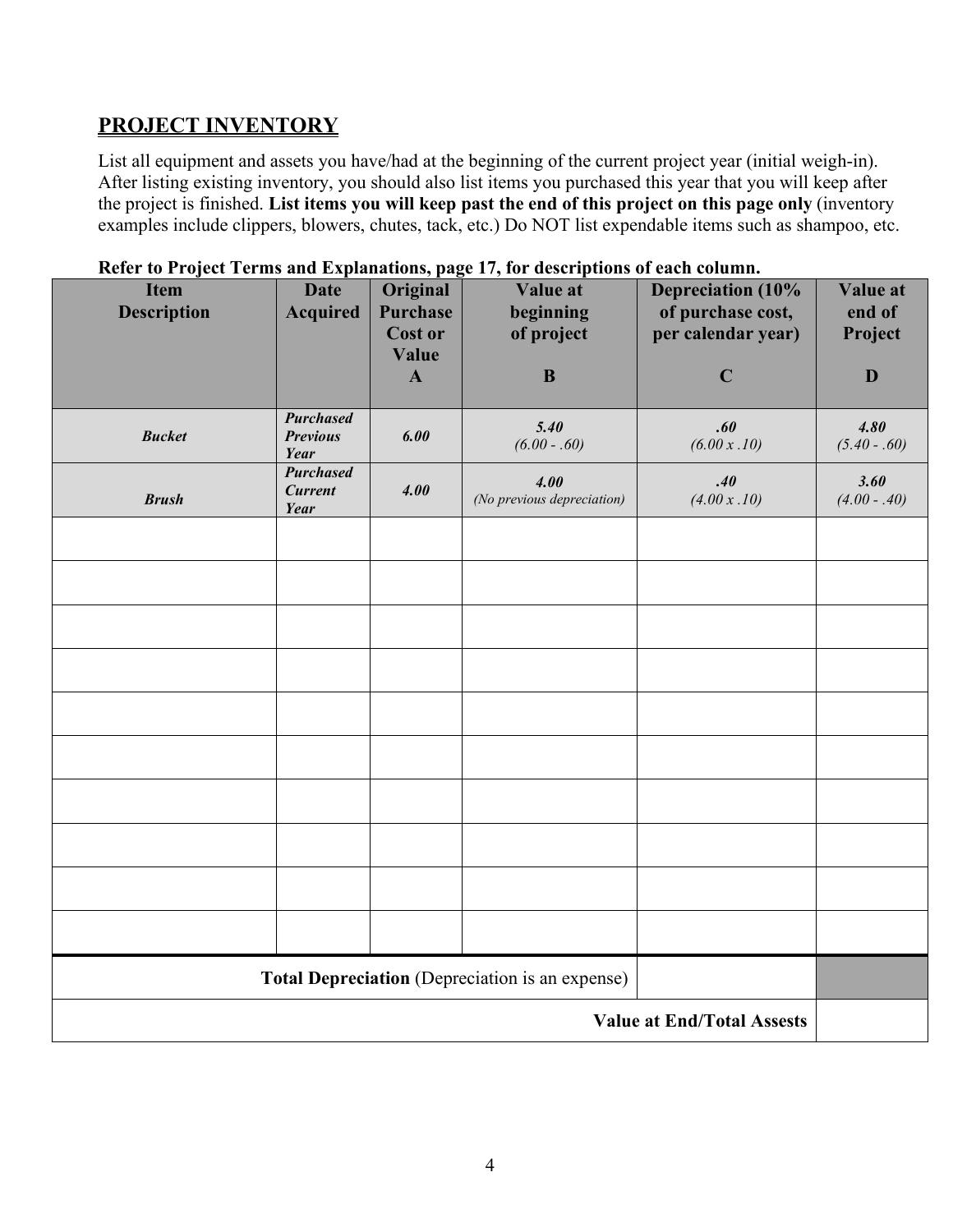### **ANIMAL EXPENSE**

To calculate the Price per Pound of an animal – divide the cost by the estimated weight.

| Date | <b>Description</b> | Paid To | <b>Total</b><br><b>Cost of Animal</b> |
|------|--------------------|---------|---------------------------------------|
|      |                    |         |                                       |

### **NON-FEED EXPENSES**

List everything that you spend money for that you will **NOT** have at the end of the project and that is NOT feed or hay. This includes entry fees, veterinary expense, bedding, marketing costs and other expendable items such as shampoo, shoe polish, hair spray, film, developing, postage, etc.

| <b>Date</b> | <b>Description</b> | Paid To                       | <b>Total Cost</b> |
|-------------|--------------------|-------------------------------|-------------------|
|             |                    |                               |                   |
|             |                    |                               |                   |
|             |                    |                               |                   |
|             |                    |                               |                   |
|             |                    |                               |                   |
|             |                    |                               |                   |
|             |                    |                               |                   |
|             |                    |                               |                   |
|             |                    |                               |                   |
|             |                    |                               |                   |
|             |                    |                               |                   |
|             |                    |                               |                   |
|             |                    |                               |                   |
|             |                    |                               |                   |
|             |                    |                               |                   |
|             |                    | <b>Total Non-Feed Expense</b> |                   |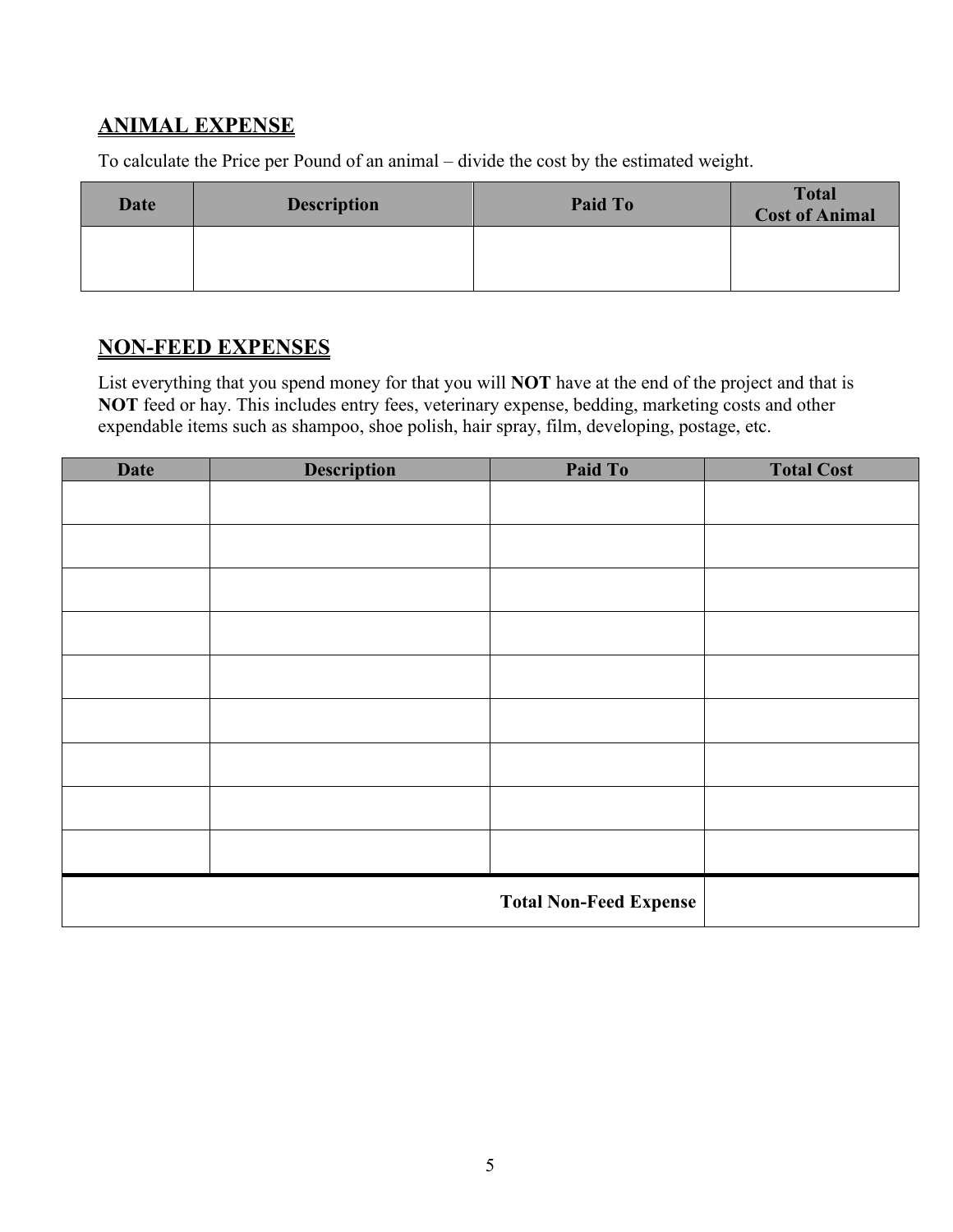### **FEED EXPENSES**

 List all feed and hay expenses on this page **(List each feed purchase separately).** List all weights of feed including weight of hay.

| <b>Date</b>                         | <b>Description</b> | Paid To | <b>Pounds</b> | <b>Total Cost</b> |
|-------------------------------------|--------------------|---------|---------------|-------------------|
|                                     |                    |         |               |                   |
|                                     |                    |         |               |                   |
|                                     |                    |         |               |                   |
|                                     |                    |         |               |                   |
|                                     |                    |         |               |                   |
|                                     |                    |         |               |                   |
|                                     |                    |         |               |                   |
|                                     |                    |         |               |                   |
|                                     |                    |         |               |                   |
|                                     |                    |         |               |                   |
|                                     |                    |         |               |                   |
|                                     |                    |         |               |                   |
|                                     |                    |         |               |                   |
|                                     |                    |         |               |                   |
|                                     |                    |         |               |                   |
|                                     |                    |         |               |                   |
| Page 6 Total - Pounds of Feed       |                    |         |               |                   |
| <b>Page 6 Total - Feed Expenses</b> |                    |         |               |                   |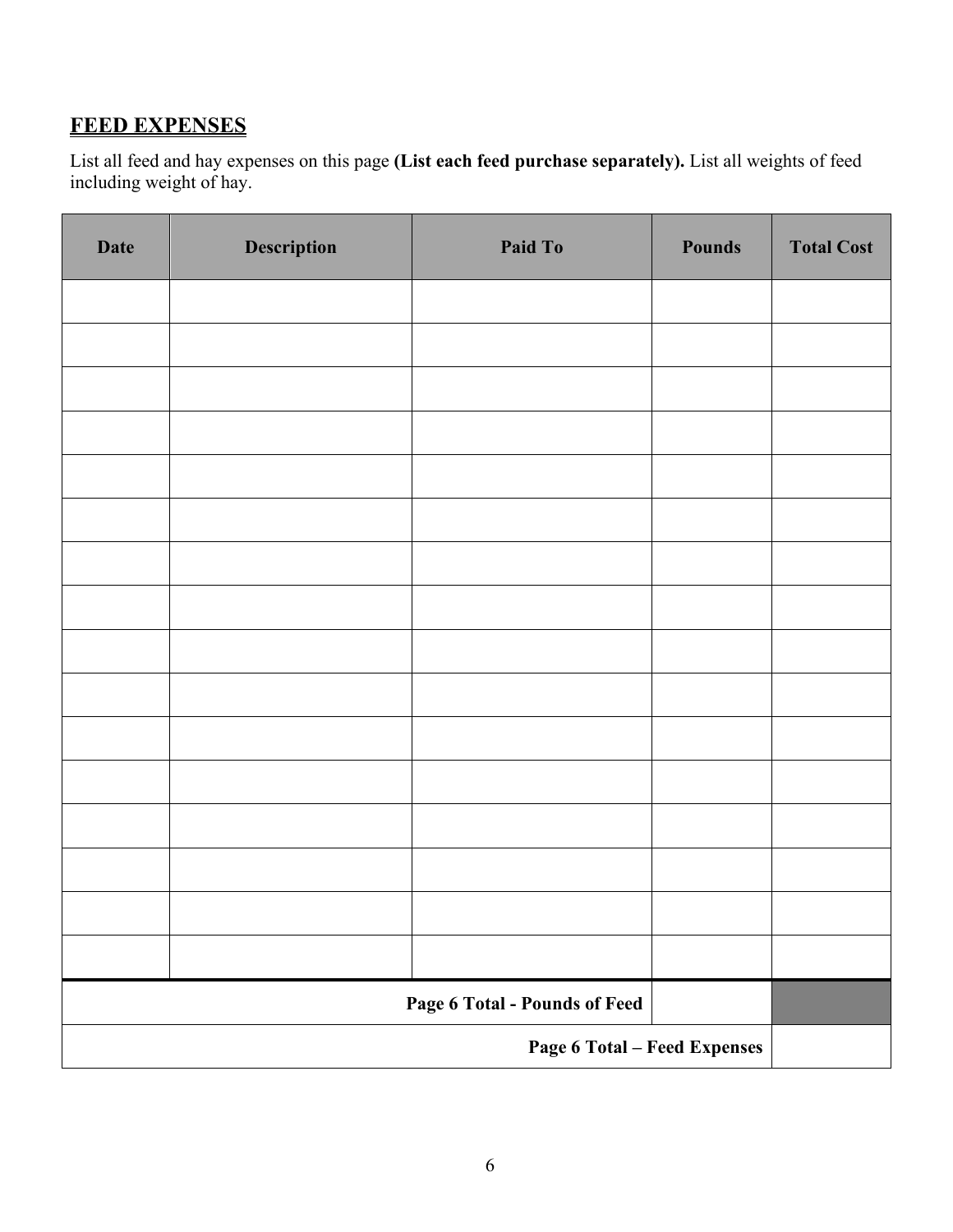### **FEED EXPENSES** continued

 List all feed and hay expenses on this page **(List each feed purchase separately).** List all weights of feed including weight of hay.

| <b>Date</b>                         | Description | Paid To | <b>Pounds</b> | <b>Total Cost</b> |
|-------------------------------------|-------------|---------|---------------|-------------------|
|                                     |             |         |               |                   |
|                                     |             |         |               |                   |
|                                     |             |         |               |                   |
|                                     |             |         |               |                   |
|                                     |             |         |               |                   |
|                                     |             |         |               |                   |
|                                     |             |         |               |                   |
|                                     |             |         |               |                   |
|                                     |             |         |               |                   |
|                                     |             |         |               |                   |
|                                     |             |         |               |                   |
|                                     |             |         |               |                   |
| Page 6 Total - Pounds of Feed       |             |         |               |                   |
| <b>Page 6 Total - Feed Expenses</b> |             |         |               |                   |

| <b>Total Pounds of Feed (Page 6)</b> |        |
|--------------------------------------|--------|
| <b>Total Pounds of Feed (Page 7)</b> |        |
| <b>Total Pounds of Feed</b>          |        |
|                                      |        |
| <b>Total Feed Expenses</b> (Page 6)  |        |
| <b>Total Feed Expenses</b> (Page 7)  | $+$ \$ |
| <b>Total Feed Expenses</b>           | $=$ S  |
|                                      |        |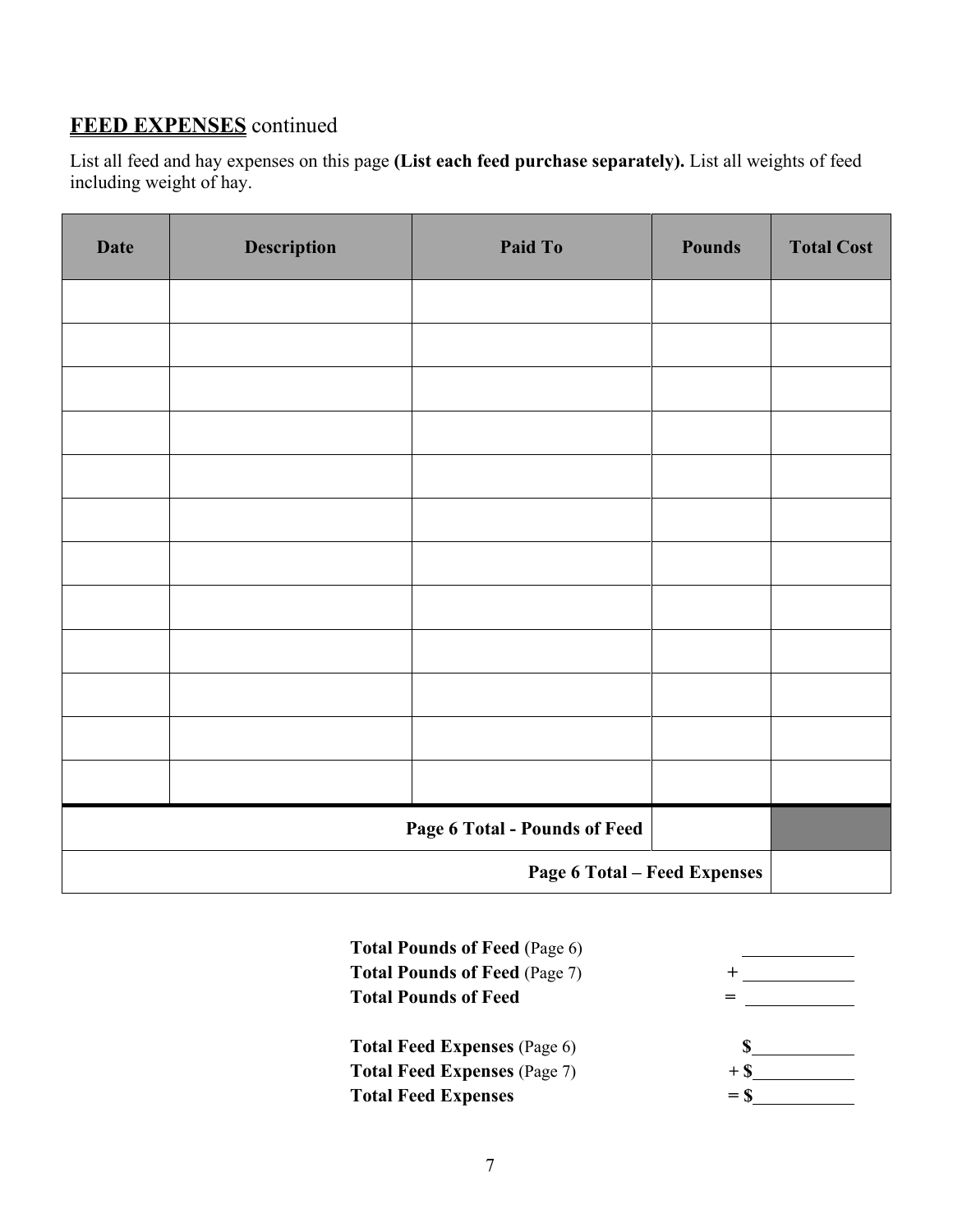### **OTHER INCOME**

Other project income should be recorded here, such as show premiums, or other money earned. **If you have no other income from this project prior to the show, THEN ENTER ZERO. Do NOT 'X' out.**

| <b>Date</b> | <b>Description</b>        | <b>Total</b> |
|-------------|---------------------------|--------------|
|             |                           |              |
|             |                           |              |
|             |                           |              |
|             |                           |              |
|             |                           |              |
|             |                           |              |
|             |                           |              |
|             |                           |              |
|             |                           |              |
|             |                           |              |
|             | <b>Total Other Income</b> |              |

#### **SPONSOR INCOME**

You should record here any money given to you, to support your project, by sponsors. **Do Not Turn In Your Money-You are responsible for collecting monies pledged. IF NONE, ENTER ZERO. Do NOT 'X' out.**

| <b>Sponsor's Name</b>       | <b>Total</b> |
|-----------------------------|--------------|
|                             |              |
|                             |              |
|                             |              |
|                             |              |
|                             |              |
|                             |              |
| <b>Total Sponsor Income</b> |              |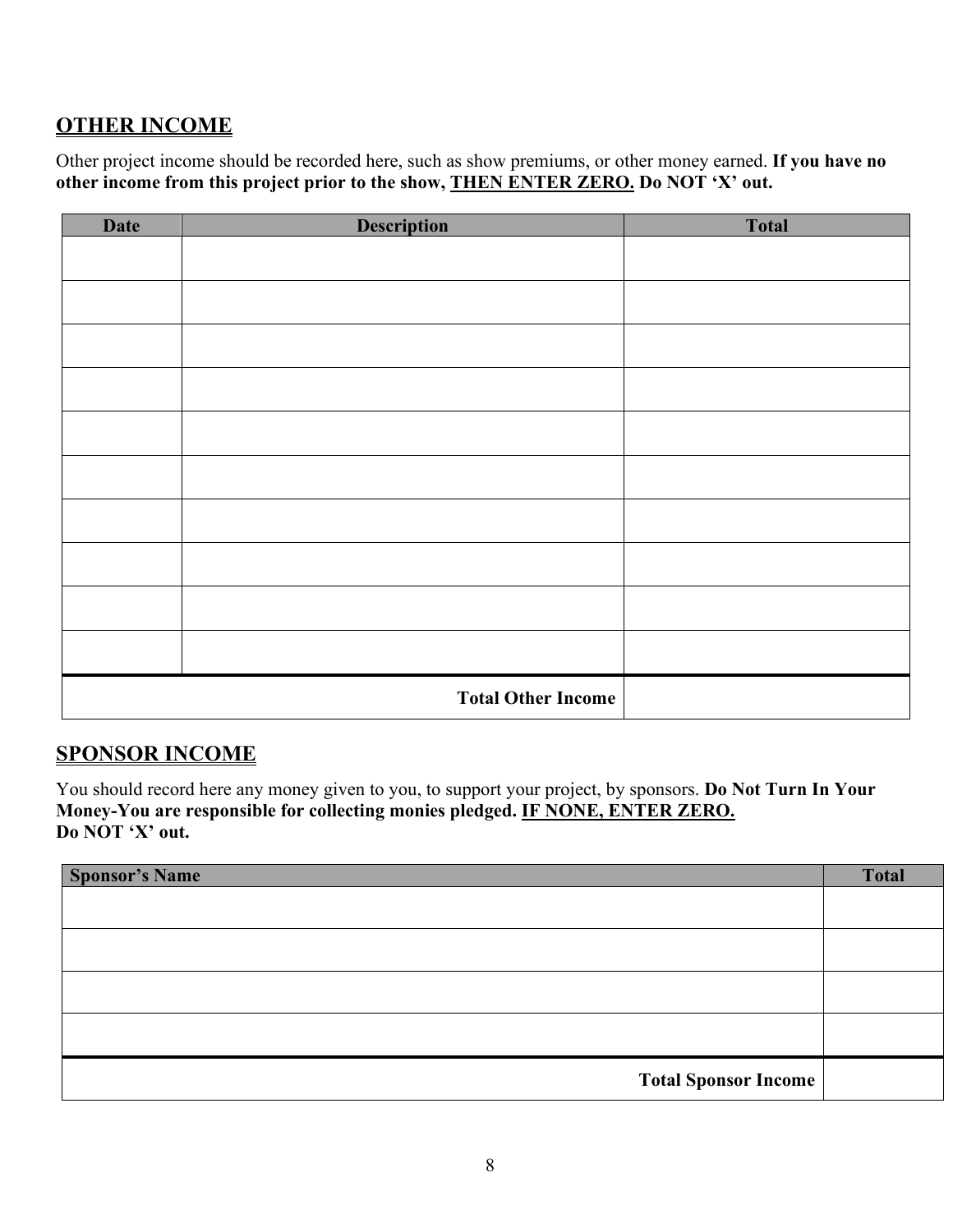### **WEIGHT RECORDS**

Keep track of the weight gains of your animal. Be sure to include the initial weight and your final weight at Fair check-in. If you do not have access to scales, use a weight tape. You should have at least three weights recorded.

| Date                             | Weight | <b>Pounds Gained</b><br><b>Since the last</b><br>weighing | <b>Number of days</b><br>since last<br>weighing | <b>Average Daily</b><br>Gain* |
|----------------------------------|--------|-----------------------------------------------------------|-------------------------------------------------|-------------------------------|
| Initial Weight                   |        |                                                           |                                                 |                               |
|                                  |        |                                                           |                                                 |                               |
|                                  |        |                                                           |                                                 |                               |
|                                  |        |                                                           |                                                 |                               |
|                                  |        |                                                           |                                                 |                               |
| Final Weight<br>(final check-in) | -----  |                                                           |                                                 |                               |

**\*Average Daily Gain** = pounds gained since last weighing, divided by the number of days since last weighing.

**Total Gain** 

**Total Number of days on Feed\***

\*Exhibitors refer to Important Dates for correct days on feed.

#### **HEALTH RECORD**

This should include a record of any health related activities (de-worm, vaccinations, use of medicated feeds, and/or use of veterinarian's services for any reason). This should include what you used, how much you used, and what you used it for. Include well animal care (such as health certificate). Fill in all applicable information. **If animal healthy throughout project, make note of that. Do NOT 'X' out.**

| <b>Date</b> | <b>Description of</b><br>Activity | <b>Product Used</b> | <b>Dosage</b> | Withdrawal<br><b>Times</b> |
|-------------|-----------------------------------|---------------------|---------------|----------------------------|
|             |                                   |                     |               |                            |
|             |                                   |                     |               |                            |
|             |                                   |                     |               |                            |
|             |                                   |                     |               |                            |
|             |                                   |                     |               |                            |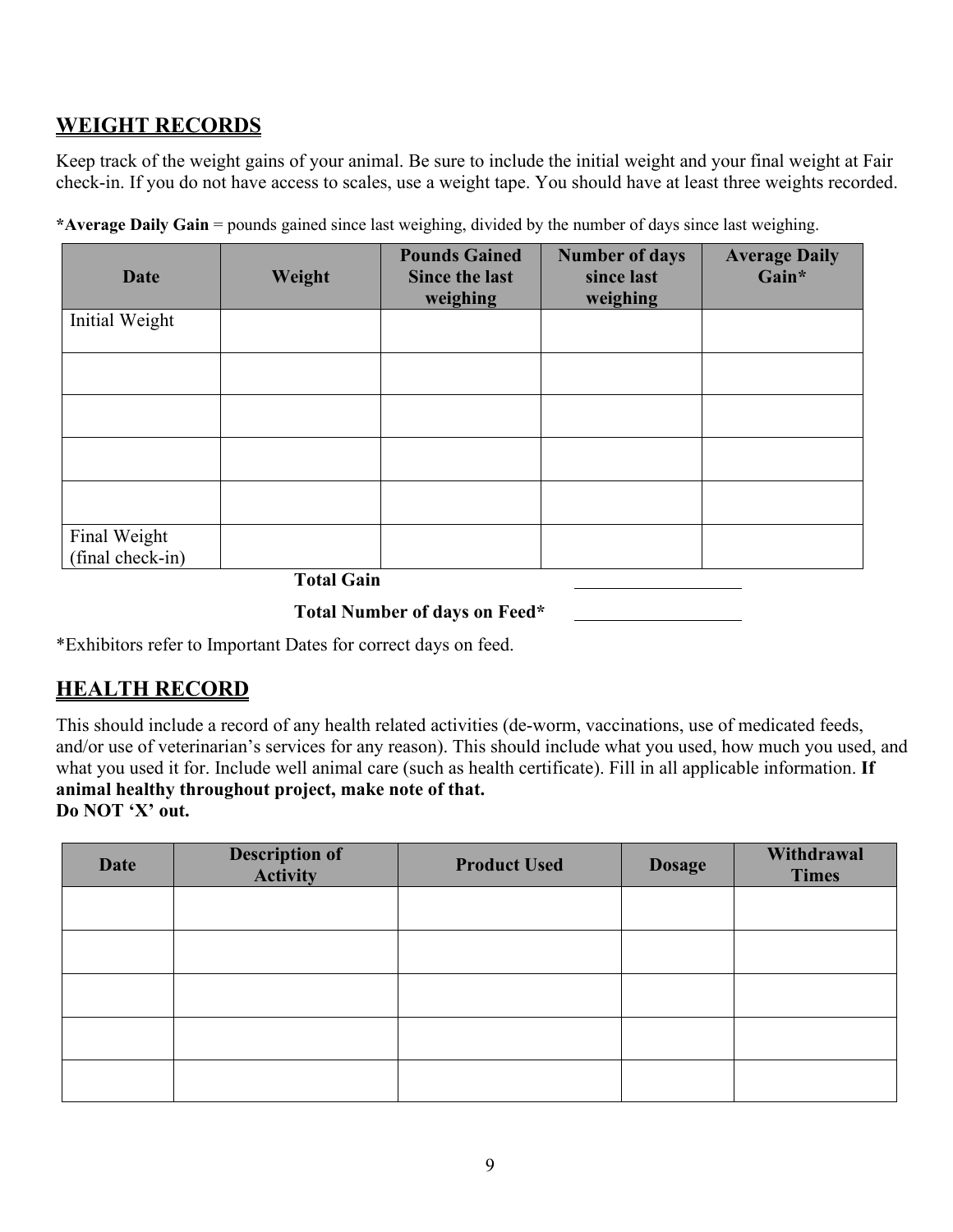### **PROJECT SUMMARY**

| <b>TOTAL ASSETS</b>                                         | (From Page 4)                                   |                | 26 |
|-------------------------------------------------------------|-------------------------------------------------|----------------|----|
| Break Even Price (Line 18 / Line 2)                         |                                                 | 25             |    |
| <b>FINAL PROFIT/LOSS</b> (Line $19 + 20 + 21 + 22 + 23$ )   |                                                 |                | 24 |
| Add-Ons (fill in after fair)                                |                                                 | 23             |    |
| Sale Price (fill in after fair)                             |                                                 | 22             |    |
| Carcass Contest Monies (if any)                             |                                                 | 21             |    |
| Premier Exhibitor Monies                                    |                                                 | 20             |    |
| Preliminary Profit/Loss (Line 13 – Line 18)                 |                                                 | 19             |    |
| <b>SUMMARY</b>                                              |                                                 |                |    |
|                                                             |                                                 |                | 18 |
| <b>TOTAL EXPENSES</b>                                       | (Line $14 + 15 + 16 + 17$ )                     |                |    |
| <b>Total Feed Expense</b>                                   | (From Page 7)                                   | 17             |    |
| <b>Total Non-Feed Expense</b>                               | (From Page 5)                                   | 16             |    |
| Cost of Animal                                              | (From Page 5)                                   | 15             |    |
| <b>Total Depreciation</b>                                   | (From Page 4)                                   | 14             |    |
| <b>EXPENSES</b>                                             |                                                 |                |    |
|                                                             | TOTAL PRELIMINARY INCOME (Line $10 + 11 + 12$ ) |                | 13 |
| Estimated Carcass Value (See page 17 - Explanation)         |                                                 | 12             |    |
| Other Income<br>Sponsor Income                              | (From Page 8)<br>(From Page 8)                  | 10<br>11       |    |
| <b>INCOME</b>                                               |                                                 |                |    |
|                                                             |                                                 |                |    |
| Feed Conversion (See page 17 - Explanation)<br>Cost of Gain | (See page 17 - Explanation)                     | 9              |    |
| <b>Total Feed Expenses</b>                                  | (From Page 7)                                   | 7<br>8         |    |
| Total Pounds of Feed Fed                                    | (From Page 7)                                   | 6              |    |
| <b>FEED</b>                                                 |                                                 |                |    |
| Final Average Daily Gain                                    |                                                 | 5              |    |
| Total Number of Days on Feed                                | (From Page 9)                                   | 4              |    |
| Total Gain                                                  | (From Page 9)                                   | 3              |    |
| Final Weight (at final Check In)                            | (From Page 9)                                   | $\overline{2}$ |    |
| <b>Initial Weight</b>                                       | (From Page 9)                                   |                |    |
| <b>GAIN</b>                                                 |                                                 |                |    |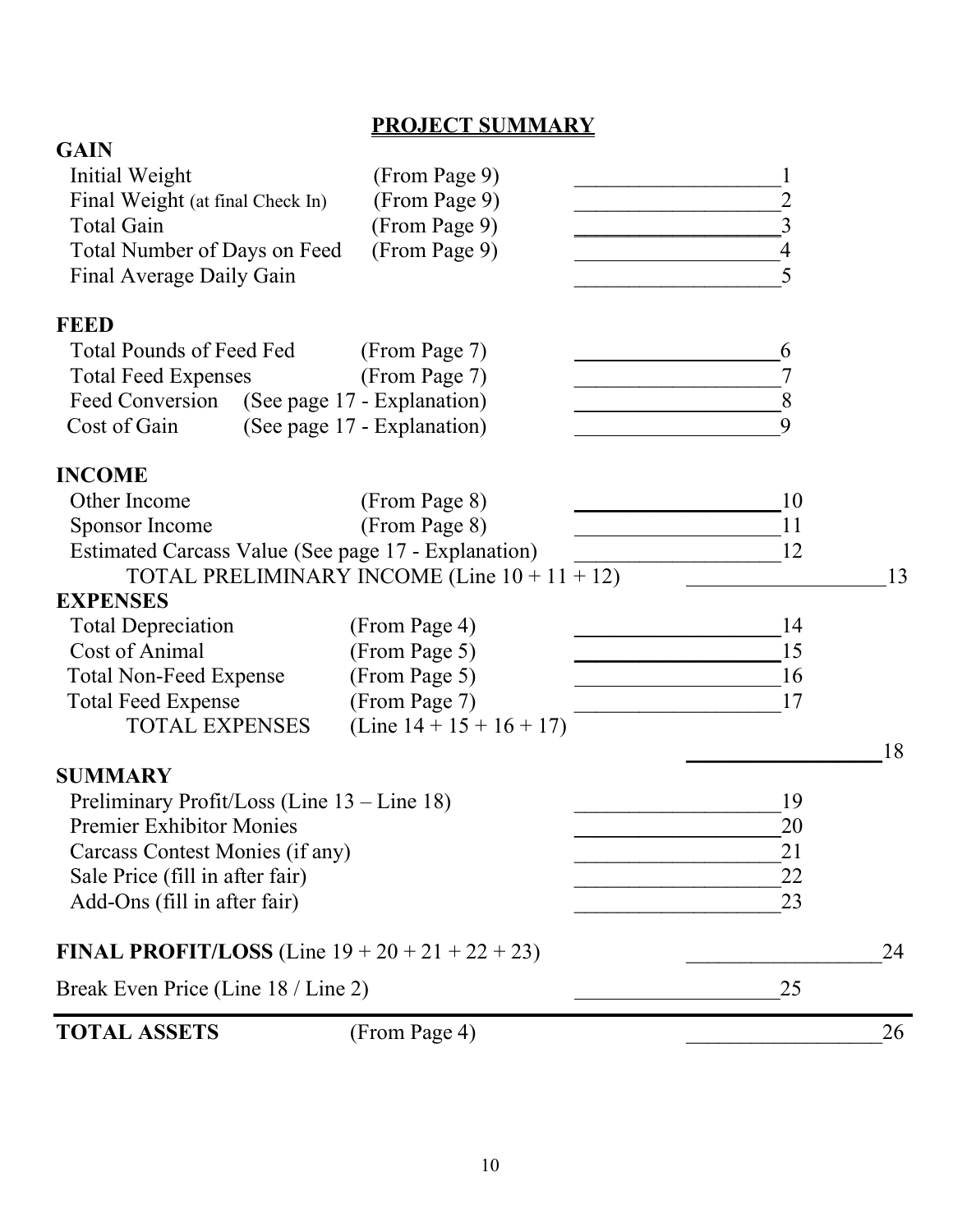### **PICTURES OF YOUR PROJECT**

Show the beginning and end of your project along with two different skills that you have learned. This should include a **minimum of 5 pictures and a maximum of 8 pictures. Include a caption with each photo**. The captions should tell a story explain what you doing and why you are doing the things in the picture. What skills are you demonstrating and why? The pictures and captions should complement your project story. **USE COMPLETE SENTENCES**. Spelling and grammar are included in the judge's decision. DO NOT start captions with "Here I am...", "This is me...", "In this picture...".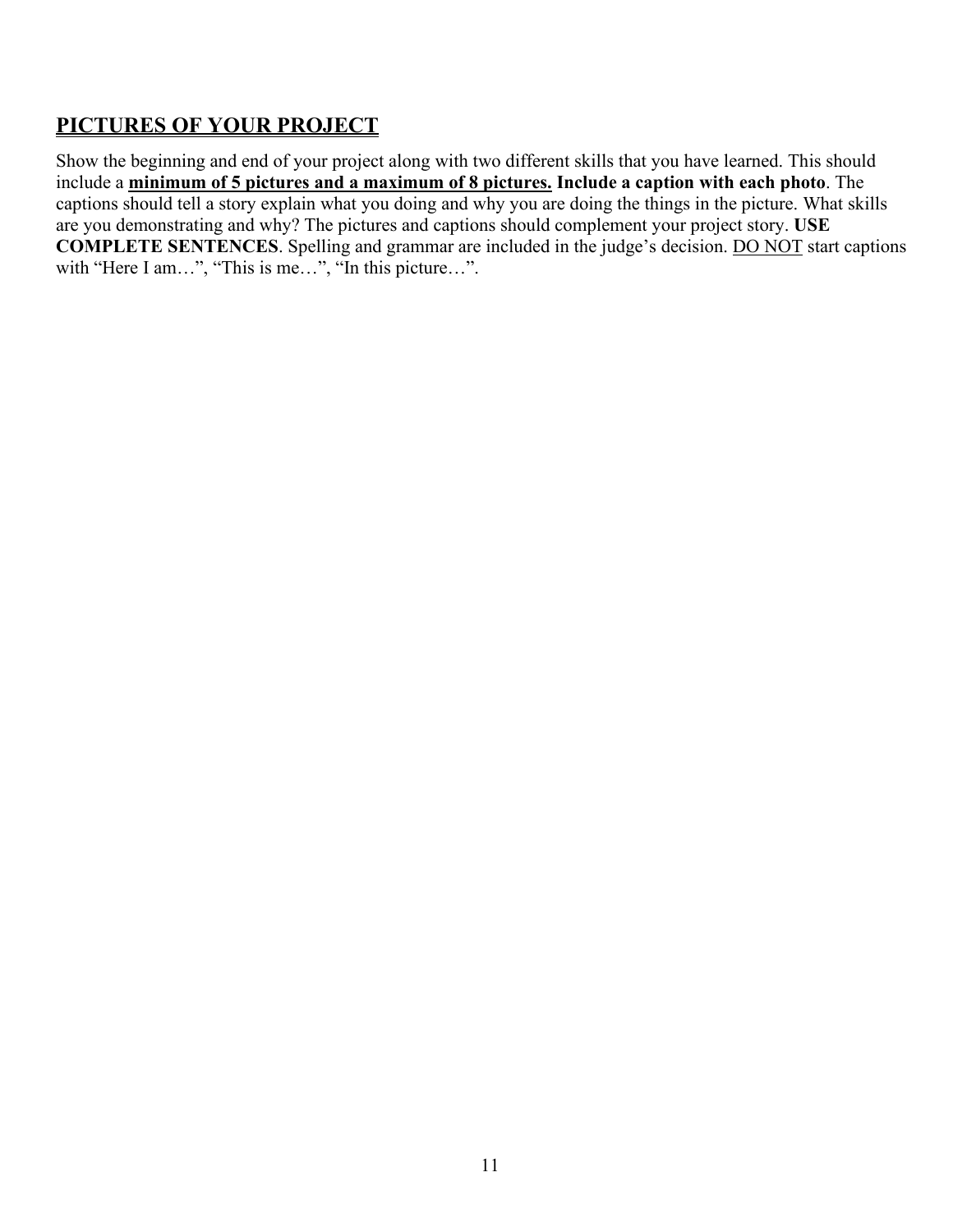# **PICTURES** continued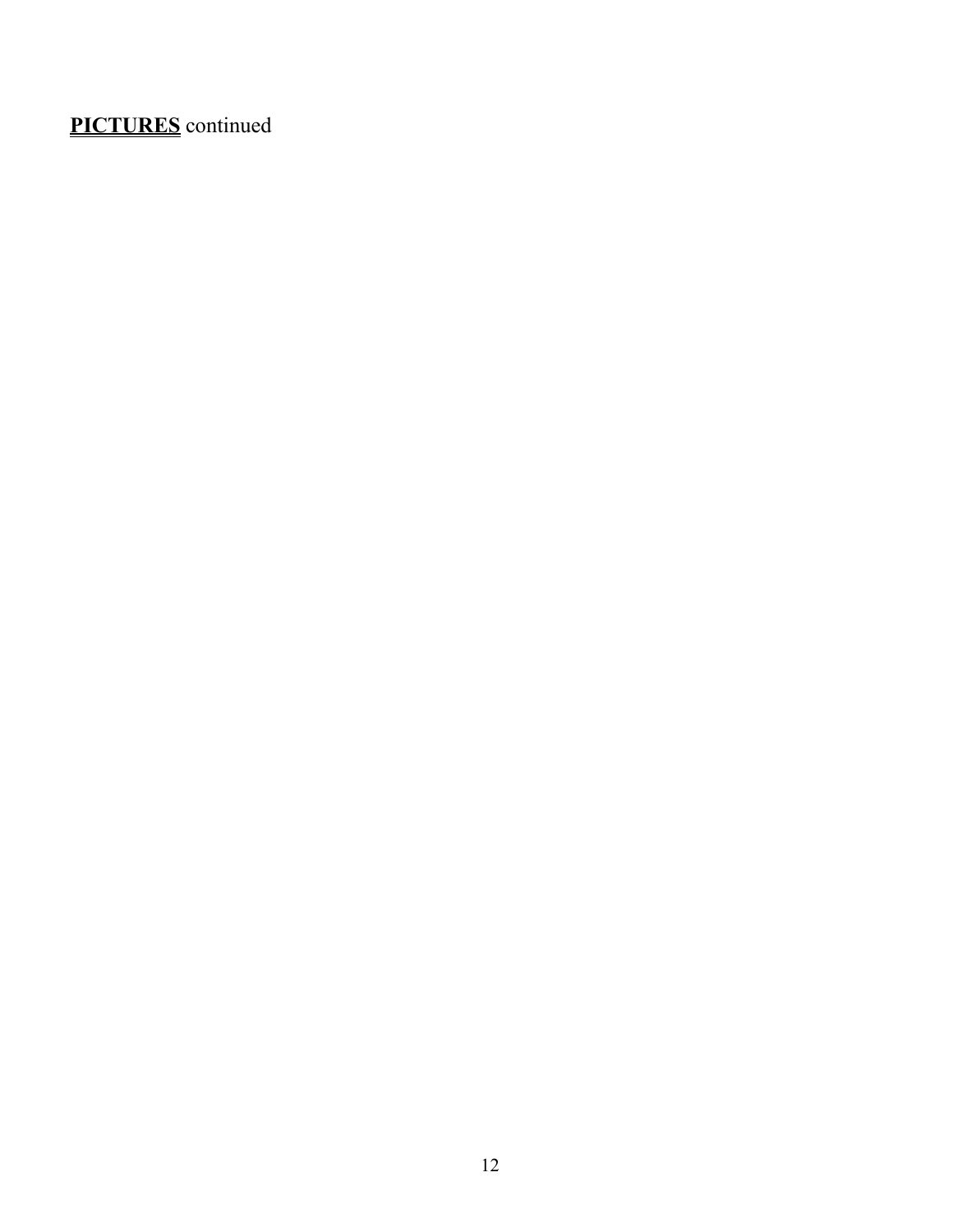# **PICTURES** continued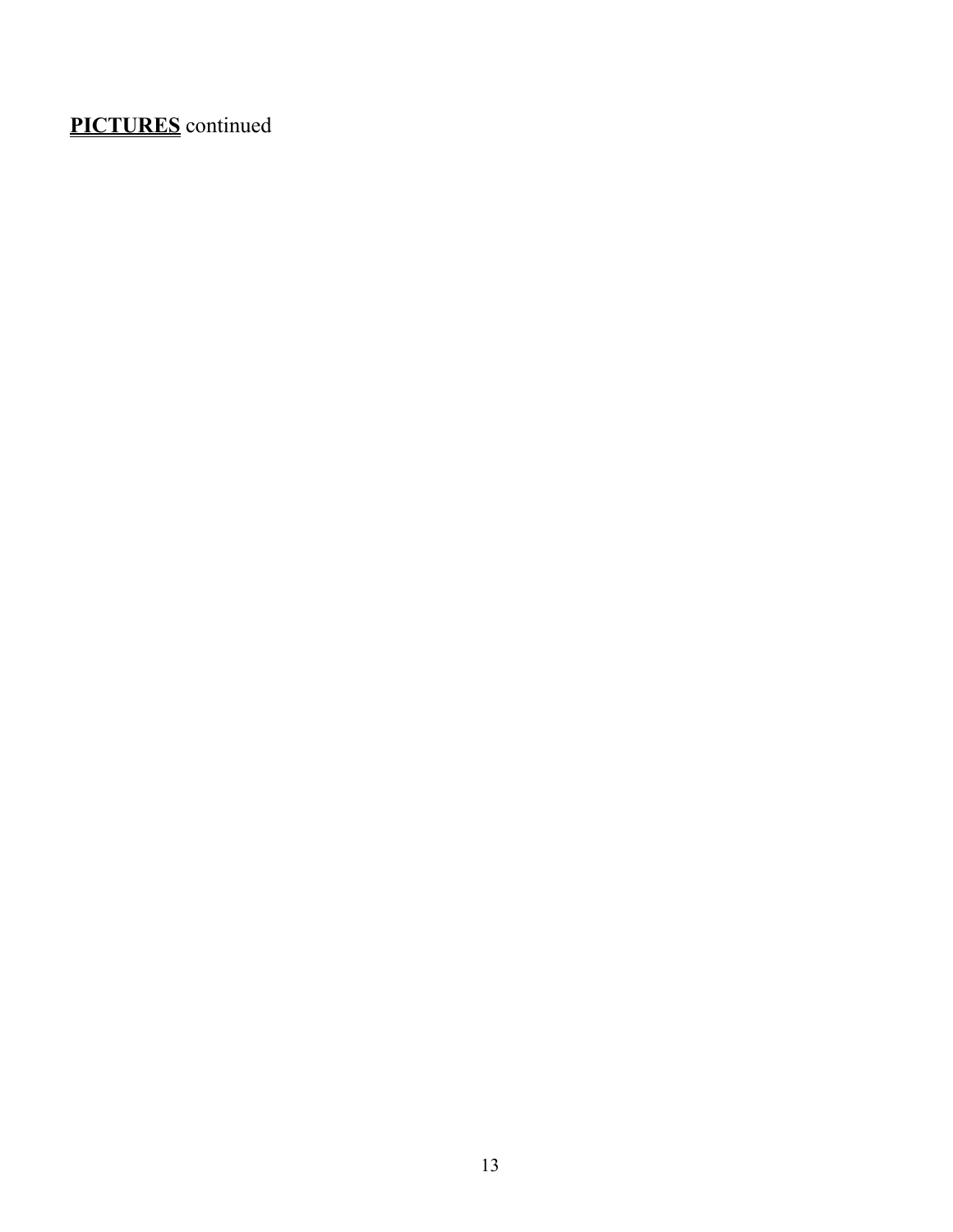### **PROJECT QUESTIONS**

1. Explain how and why you decided to start this project.

2. Explain how your roles, responsibilities and/or management decisions have changed or grown since the start of this project or through multiple projects if you have exhibited in the past.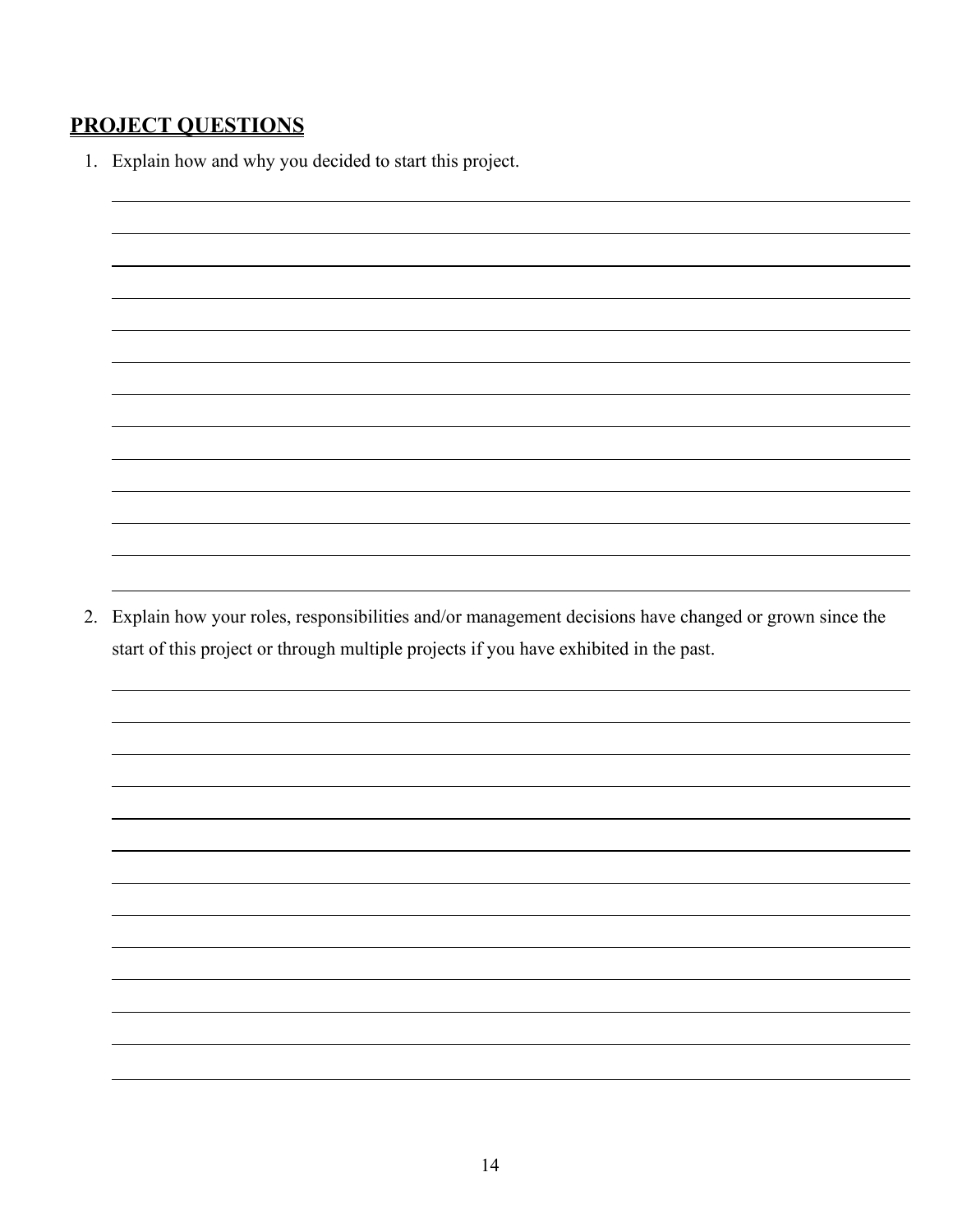3. Briefly explain the single greatest challenge you have faced with this project and how did you overcome this challenge?

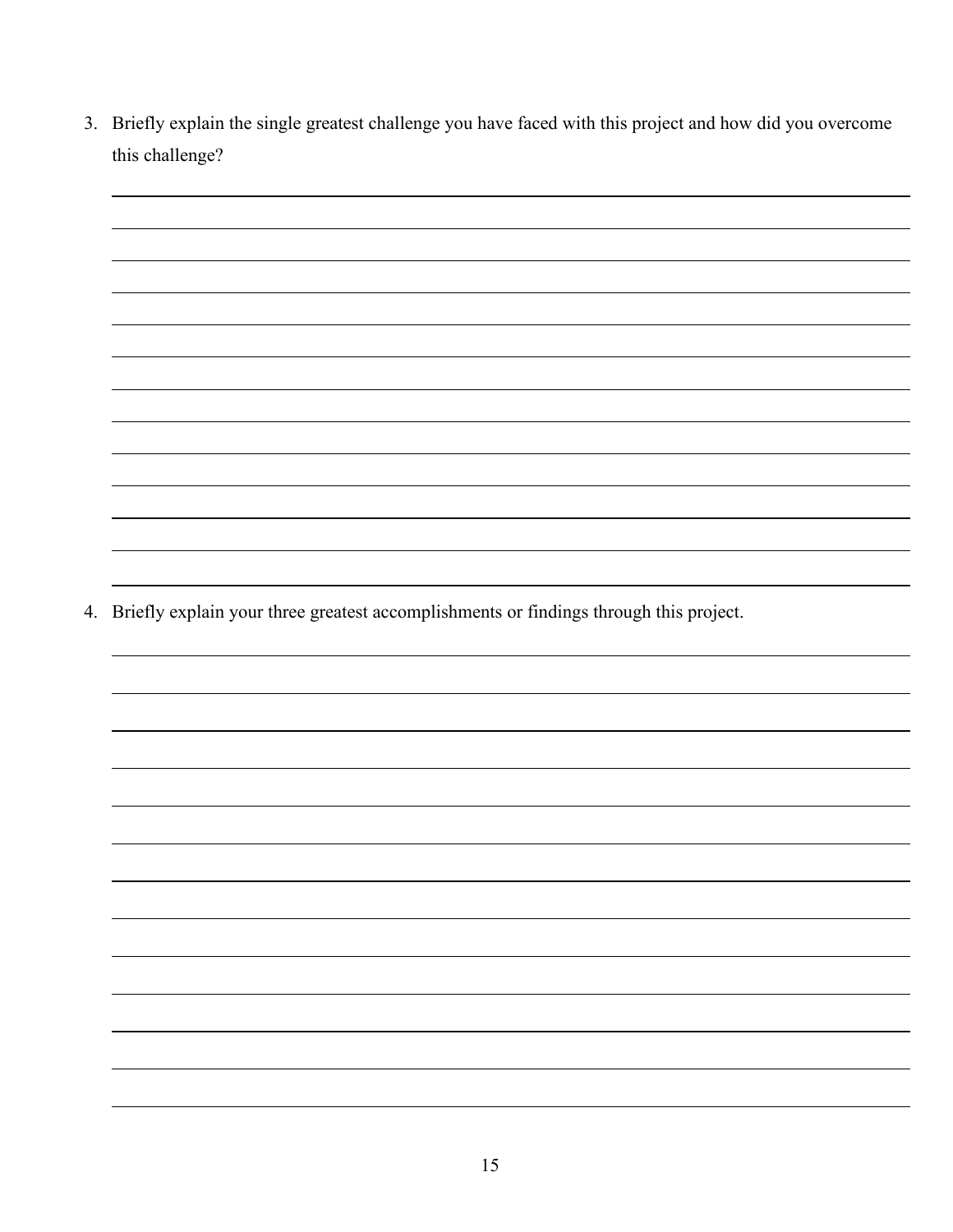5. What are three ways your future will be impacted by experiences or opportunities gained with this project?

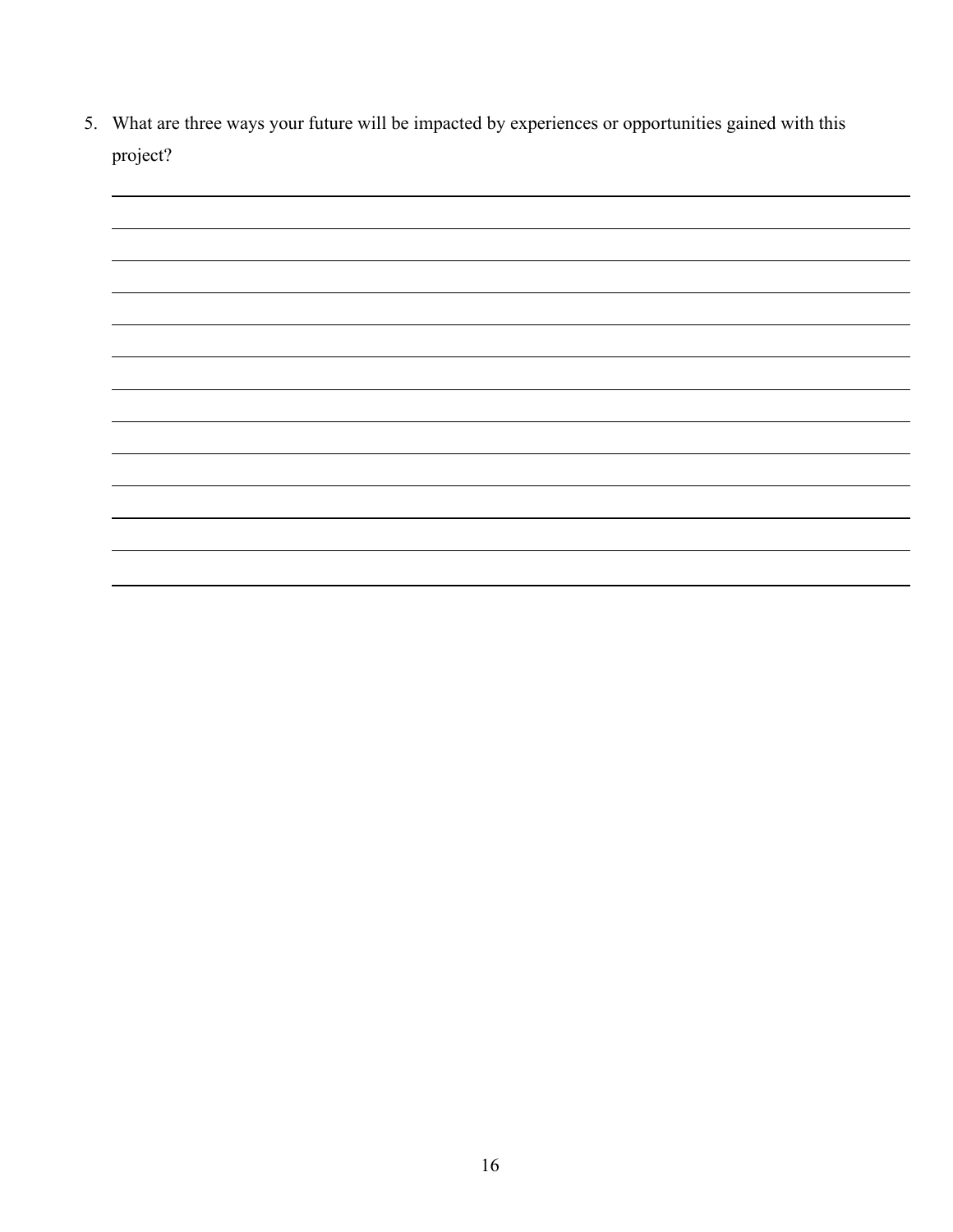### **PROJECT TERMS & EXPLANATIONS**

#### **Notes for Project Inventory (page 4 only):**

- 1. **Project Year** Based on a calendar year. Current project year is same as current Fair.
- 2. **Date Acquired -** List the date you obtained the item, on items older than 1 year, the year will be sufficient.
- 3. **Purchase cost or value** What did this item cost when you obtained it? If you did not purchase the item, enter its fair market value.
- 4. **Value at Beginning of Project** Same as purchase cost for items purchased current calendar year. On items from previous years, this should be the value from last year's ending inventory.
- 5. **Depreciation of 10%** This will be 10% per project year, of the original purchase cost for the items you will still have at the end of the project. This includes items you had at the beginning of the project as well as items purchased during the current calendar year. Depreciation is the loss in value of your assets and is an expense.
- 6. **Value at the end of the project** This is the value at the beginning of the project minus the depreciation.

| <b>Item Description</b>                                                       | <b>Date Acquired</b>                          | <b>Purchase</b><br><b>Cost or</b><br>Value | <b>Value at Beginning of</b><br>Project | <b>Depreciation</b><br>$(10\% \text{ of }$<br>purchase cost<br>for this year) | Value at end<br>of<br>project |
|-------------------------------------------------------------------------------|-----------------------------------------------|--------------------------------------------|-----------------------------------------|-------------------------------------------------------------------------------|-------------------------------|
| Rope                                                                          | Purchased 4<br>Years Ago                      | 5.00                                       | (Depreciation 10% for 3 yrs)<br>3.50    | .50                                                                           | 3.00                          |
| Comb                                                                          | Purchased 3<br>Years Ago                      | 5.00                                       | (Depreciation 10% for 2 yrs)<br>4.00    | .50                                                                           | 3.50                          |
| <b>Brush</b>                                                                  | Purchased<br><b>Previous</b><br>Calendar Year | 5.00                                       | (Depreciation 10% for 1 yr)<br>4.50     | .50                                                                           | 4.00                          |
| <b>Bucket</b>                                                                 | Purchased<br>Current<br>Calendar Year         | 5.00                                       | (No previous depreciation)<br>5.00      | .50                                                                           | 4.50                          |
| <b>Total Depreciation*</b><br>2.00                                            |                                               |                                            |                                         |                                                                               |                               |
| <b>Value at End/Total Assets</b><br>15.00<br>$- -$<br>$\sim$<br>$\sim$ $\sim$ |                                               |                                            |                                         |                                                                               |                               |

**Examples**:

**Notes for project Summary page**

**Total Gain -** Final weight minus initial weight.

**Final Average Daily Gain (ADG) -** Total Gain divided by the total numbers of days on feed.

**Feed Conversion (Pounds of Feed (FED) per pound of gain) -**Total pounds of feed fed divided by the total gain. **Cost of Gain -** Total feed cost divided by total gain.

**Estimated Carcass Value -**

**(Step #1)**

 **Lamb-** Final live weight multiplied by 50% (average dressing %) = **Carcass Weight**

 **Hog-** Final live weight multiplied by 64% (average dressing %) = **Carcass Weight**

 **Steer-** Final live weight multiplied by 63% (average dressing %) = **Carcass Weight**

**(Step #2) Carcass Weight** multiplied by Current Market Value = **Estimated Carcass Value**

**Break Even Price –** Total expenses divided by the final weight. The price/pound need to break even on the project.